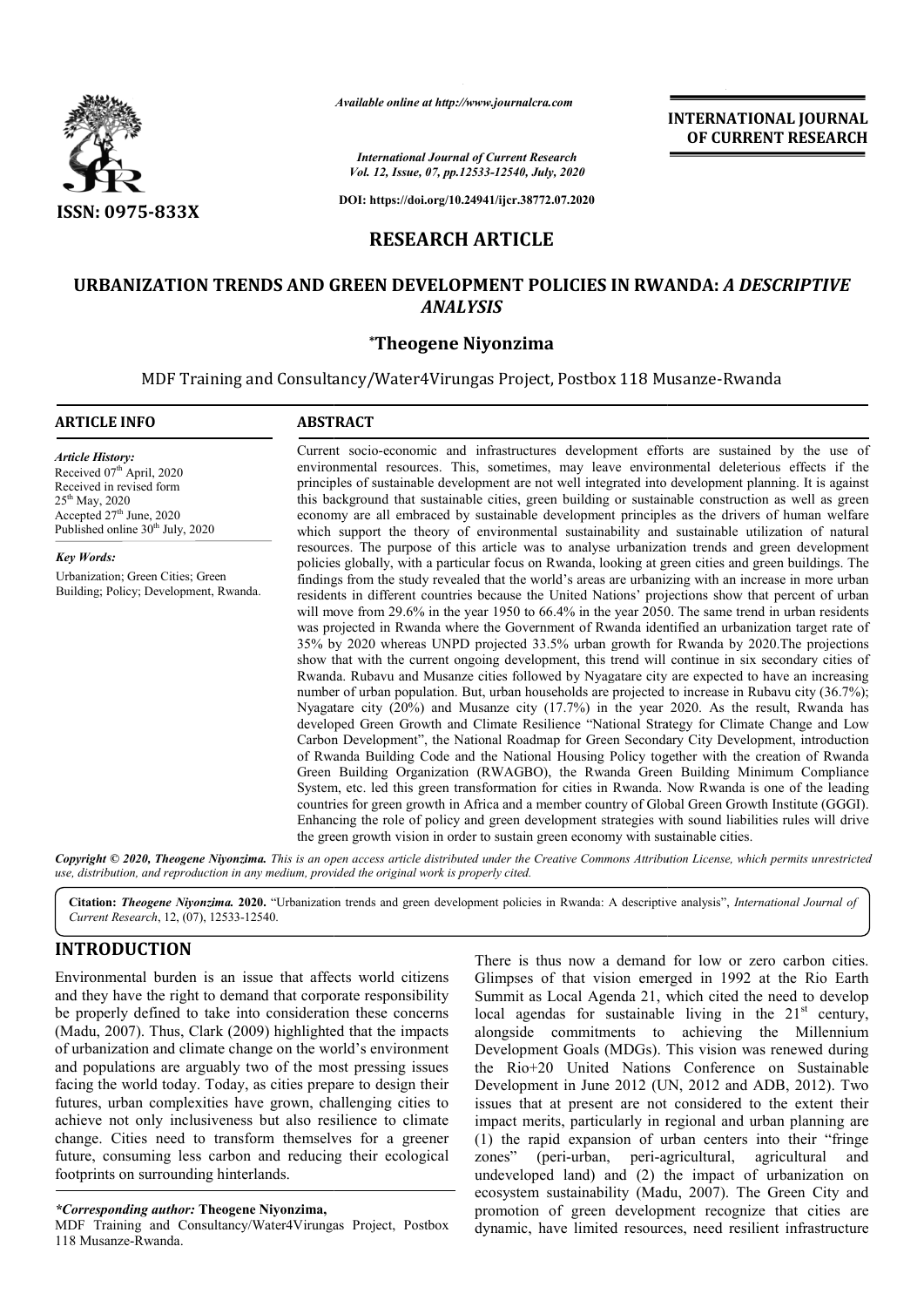(hard and soft), and are able to deliver the quality of life benefits expected by its residents. Cities can also provide greater opportunity for the private sector to engage and deliver green development outcomes (ADB, 2015). Cities are the growth engines of the future, offering their populations greater opportunities for education, employment and prosperity. Yet, the negative effects of their growth can also result in traffic congestion, informal settlements, urban sprawl, environmental pollution, exploitation of resources and a significant contribution to climate change (Siemens AG., 2012). In their report, Hammer *et al.* (2011) pointed out that within the next decade, there will be nearly 500 cities of more than a million people, including several megacities with a population exceeding 20 million. As key engines of economic growth, job creation and innovation, but also as major contributors to global warming and environmental problems, cities are at the heart of the transition to a green global economy. Relatively high densities in urban development are a central feature of green cities, bringing efficiency gains and technological innovation through the proximity of economic activities while reducing resource and energy consumption. Urban infrastructure including streets, railways, water, and sewage systems come at considerably lower cost per unit as urban density rises (Pankaja and Nagendra, 2015).

#### **Existing literature**

The concept of green city: Cities around the globe are trying to figure out how to grow green (i.e., how to generate economic activity that preserves and enhances environmental quality while using natural resources more efficiently). Though the path to reducing human impact on the environment is clear, we are less sure about how to grow our economies and benefit society's least advantaged members at the same time in other words, how to link the three E's (environment, economy, and equity) of development (Chapple, 2008). Green urban areas have the potential to play an important role in cities: on the one hand, they can contribute to climate change mitigation by absorbing carbon from the atmosphere, as well as providing an area to absorb rainwater, and offering shade; and on the other they can improve general and mental health, by providing an opportunity for social interaction and increasing an individual's quality of life (Eurostat, 2016). City governments play a critical role in addressing the global challenge of climate change. Though output in cities is responsible for the majority of global carbon emissions, a groundswell of local initiatives has placed local government on the front lines of environmental management. Cities in many ways are bellwethers and testing grounds for emerging trends in climate solutions. In light of these developments, during the 2008 OECD Roundtable of Mayors and Ministers, Secretary-General Gurría proposed, Momentum is building to mainstream policies for the 'green economy' and climate smart cities (OECD, 2009).

Therefore, as Press Backgrounder (2013) report referred Green city to as Sustainable city, it was highlighted in the report that a *sustainable city is a city that is taking an intelligent, longterm collaborative approach to tackling the economic, social and environmental challenges that arise when more and more people come together in dense, compact areas, stretching already scarce resources.* The transition of cities through the development curve can correspond, but not always, with that of the transition to different stages of a "green city." As resources and capacity permit, the investments taken in cities

influence how quickly and effectively this transition takes place. However, this correlation is not always neat. The economic status of a city does not always translate into higher investment or achievement of green development (ADB, 2015). According to OECD (2009) report, "Green cities" have also not been immune from the effects of the economic crisis: a tight credit market has limited the range of environmental projects that governments can realistically pursue. At a moment when momentum has been building for cities to go green, it is unclear how their governments can attain the necessary funds to engage more actively in climate change adaptation and mitigation projects or if they can (within the context of allocation of funds from the national fiscal stimulus package), priorities could be given on short term objectives ignoring long term challenges. According to RoR/MINALOC, (2012) revised National decentralization policy the GoR considers urbanization a strategic driver of economic development and a panacea for demographic pressures, sustainable land use and employment. However, the process of urbanization and urban development should be planned, controlled and well directed. It is thus reported that the earlier focus on creating and classifying urban centers as cities, municipalities, towns and trading centers, has not received sufficient attention.

**The concept of green building:** Green buildings, also known as "Green construction" or "Sustainable buildings" refer to a structure and using the process that is environmentally responsible and resource efficient throughout the building's life-cycle (Hema, 2012). According to Satterfield (2009) research report, the term "green" refers to environmentally friendly practices from building design to the landscaping choices. It also encompasses energy use, water use, and storm water and wastewater reuse. Buildings can be rated for their environmentally sustainable construction. One such rating system is the LEED (Leadership in Energy and Environmental Design). This building rating system was developed by the U.S. Green Building Council (GBC) and was created to: (1). Define "green building" by establishing a common standard of measurement; (2). Promote integrated, whole-building design practices; (3). Recognize environmental leadership in the building industry; (4). Stimulate green competition; (5). Raise consumer awareness of green building benefits; and (6). Transform the standard building market to a green building market. Owing to rising public interest in sustainable and ecological solutions, the last few years have resulted in the establishment of numerous framework conditions that facilitate the use of energy-saving technologies, energy sources that are easy on resources and sustainable products for the property sector (Bauer *et al.,* 2010).

**New approaches to green building in Rwanda:** Industrial material costs are very high in Rwanda, which suffers from excessive transportation costs and import duties on imported materials, very high energy costs, and a lack of water, wastewater, and electrical infrastructure in many areas. By balancing natural, local materials with careful selection of imported materials and equipment, the Rwandan building designer can achieve a good balance between durability and low environmental impact with more obvious financial and environmental advantage than in many other countries (Rollins, n.d). The National Housing Policy (March 2015) with its three pillars, covers the aspects of access to housing, resource efficiency, land, infrastructure, skills development, enhancement of the local construction industry, construction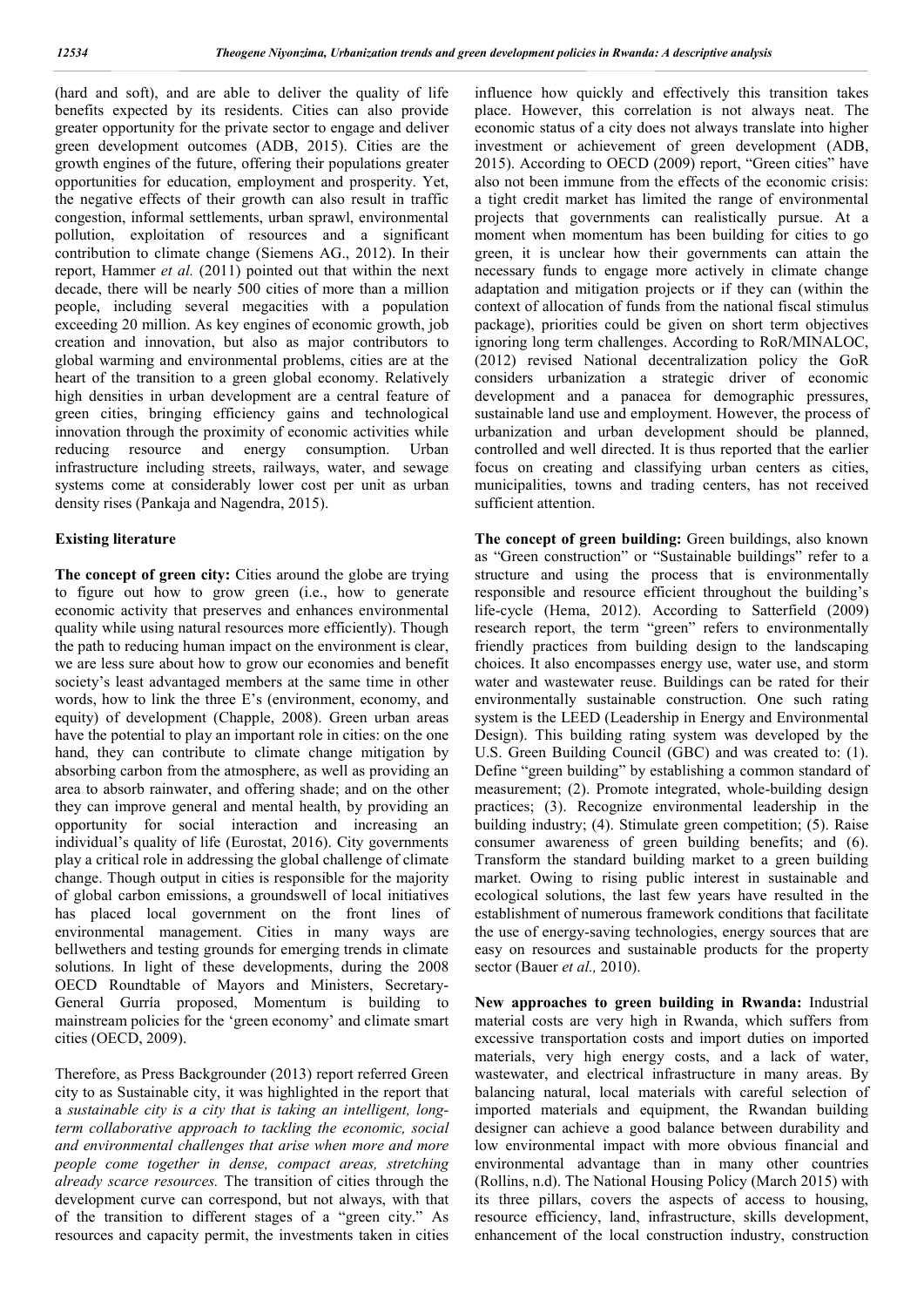materials and technology, townscape and livability, and public responsibility. The Policy Pillars are: 1) Public Benefit, 2) Resource-Efficient Planning, Green Technology, and 3) Professionalism and Governance and Partnership. Thus, for an improved urban functionality and compactness, adequate plans and management practices need to be operationalized and mainstreamed to ensure efficient land use, economic growth environmental protection and social well-being. Economic opportunities and qualitative social facilities are among the pull factors which increase the attraction of urban areas, with focus on an enhanced quality of life (RoR/MININFRA, 2015). According to REMA (2016), Rwandan architects and construction industry have been urged to design and build green and sustainable structures in order to help the country achieve its vision of becoming a green and climate resilient country by 2050. Thus, the government of Rwanda launched Rwanda Green Building Organization (RWAGBO) in pursuit of a green growth approach to economic development favoring the development of sustainable cities and villages. The organization will also supplement the role of Rwanda Building Code and National Housing Policy adopted in 2015, as well as the 2011 National Green Growth and Climate Resilience Strategy. Additionally, RWAGBO will also help Rwanda to implement the recently adopted Kigali Amendment to the Montreal Protocol, by minimizing the use of artificial airconditioning equipment in houses which emit dangerous greenhouse gases such as hydrofluorocarbons (HFCs) that cause climate change (REMA, 2016).

**Linking green economy with green cities in Rwanda:** In the last 15 years, the Government of Rwanda (GoR) successfully designed and implemented a broad set of policies and programs of economic reform and decentralization to enhance local capacity. High level commitments of GoR are highlighted in the 7years Government program (2010-2017). GoR has recently developed a new "Economic Development and Poverty Reduction Strategy" (EDPRS 2, 2013-2018) as mid-term plan for implementation of Rwanda's "Vision 2020", reference document giving the long term orientation for the country's development (MINISANTE, 2015). According to UNDP (2012) definition, *Green Economy* is one in which the vital linkages among the economy, society, and environment are taken into account and in which the transformation of production processes, and consumption patterns, while contributing to a reduced waste, pollution, and the efficient use of resources, materials, and energy, will revitalize and diversify economies, create decent employment opportunities, promote sustainable trade, reduce poverty, and improve equity and income distribution.

The strategic plan for climate change and low carbon development recognizes the need for a mix of energy resources to develop a green economy. It identifies challenges, including the accelerated urbanisation and unplanned urban growth particularly in Kigali. According to the strategic plan, it is necessary to implement long-term measures for sustainable urban development. The use of land in urban areas must be efficient and based on high-density development principles, appropriate zoning, and public transport systems, and proper waste management including recycling (RoR/MININFRA, 2012). According to RoR (2011) report about Green Growth and Climate Resilience, Rwanda has the opportunity to leapfrog old technologies and destructive development pathways, and build a green economy, resilient to oil prices spikes and a changing climate.

Thus there is huge potential to attract private investment both domestic investment and regional and global funds focusing on green economy investments in many of the programmes of action, as long as these are made commercially viable. In line with the second Economic Development and Poverty Reduction Strategy (EDPRS2) in its fifth priority "*pursuing a 'green economy' approach to economic transformation",* it was highlighted that the green economy approach favours the development of sustainable cities and villages. Key innovations include: piloting a green city, piloting a model mine and attracting investors in green construction Interventions will focus on green urbanisation and the promotion of green innovation in industrial and private sector. Furthermore, the same report emphasized that the flagship project for green urbanisation will be to work towards the development of a pilot 'green' city. EDPRS 2 will initiate a pilot green city to test and promote a new approach to urbanisation that will be a demonstration of sustainable cities for the future (RoR/MINECOFIN, 2013).

A "business-as usual" approach for urbanization of secondary cities is not possible. Rapid expansion of urban boundaries and redevelopment of urban centres should be realized following a green growth approach, to the benefit of the quality of life of inhabitants and to offer an attractive environment for investors (GoR and GGGI, 2015). With this perspective, the purpose of this study was to analyze urbanization trends related with development in global context, discussing the concepts of green cities and green building in Rwanda and finally, explore the approaches for innovation in sustainable construction in Rwanda focusing on exploring green development of green cities and green buildings in Rwanda.

# **METHODOLOGY**

**Area description:** The study starts with having a global view on the world's urbanization and green cities development and then, with reference to information withdrawn, the focus was put on Rwanda as a particular case study. Rwanda is a landlocked country between Uganda, Burundi, Tanzania and the Democratic Republic of Congo (DRC), the country is situated in the central part of Africa. It has an area of 2.6 million hectares of which 1.4 are suitable for cultivation. The country is characterized by an uneven mountainous land with an average height of 1,500 m above the sea level. This topography has led Rwanda to be given the name "Land of a Thousand Hills". The country lies at latitude between 1°and 3° South and at longitude 29–31° East and has a mountainous tropical climate. Despite its proximity to the Equator, the climate in Rwanda is cooled by the high altitude. It is warm throughout most of the country and cooler in the mountains (UNU-IAS and RoR, 2006). Rwanda's population is growing rapidly with implication on the demographic situation. The most recent population census conducted in 2012 estimated the population to be around 10.5 million people and the population density is the highest in Sub-Saharan Africa (416 inhabitants per square kilometer). The population is essentially young, with 52 percent of all Rwandans under the age of 20 (NISR, 2012; MINISANTE, 2015). Rwanda has now Kigali as the main city and there is a need to develop six secondary cities to supplement Kigali in the process of urbanization and economic development transformation.

**Data collection and information gathering:** Quantitative (i.e. statistical) data were retrieved from the United Nations' report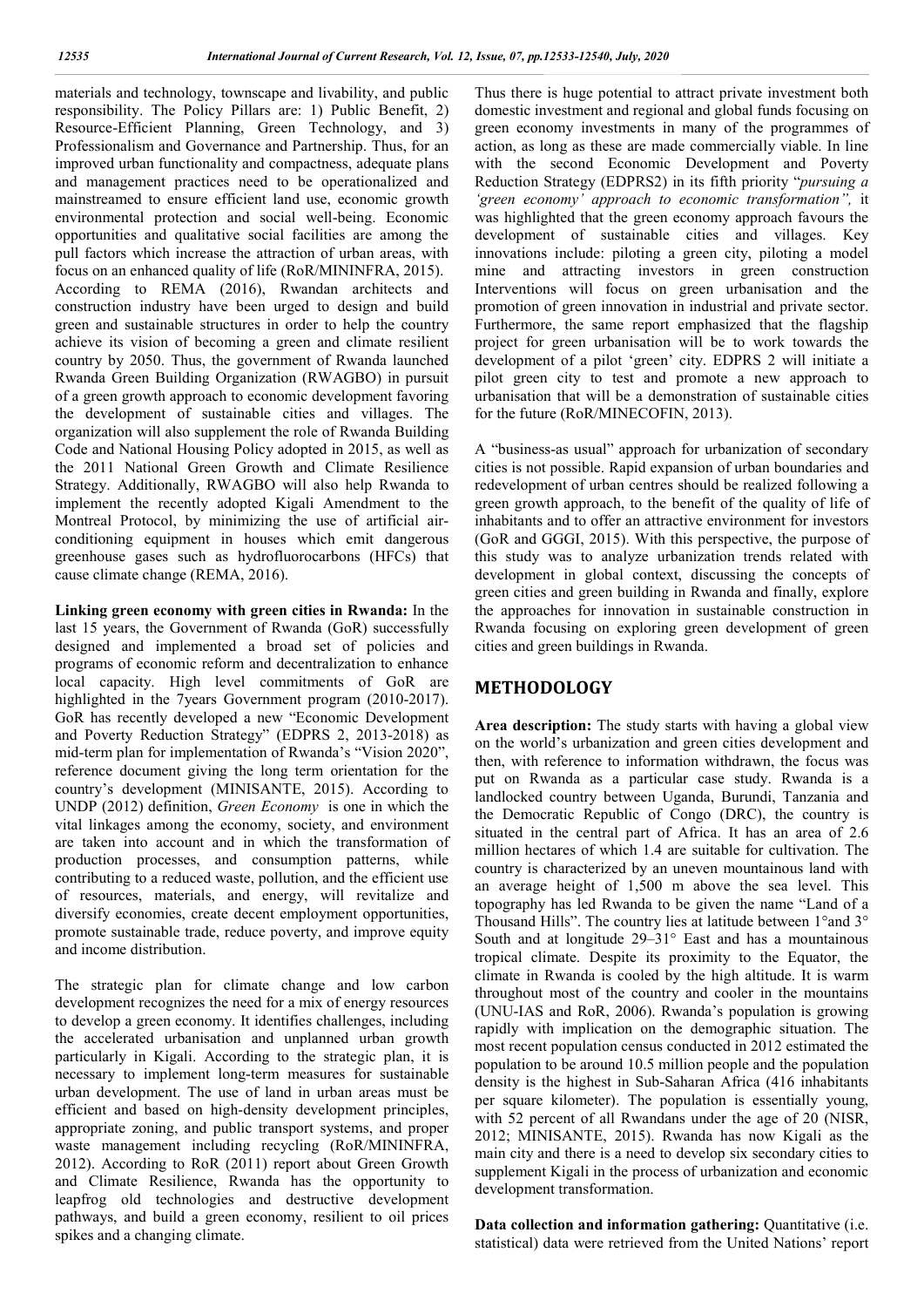data file. Then, other data with special focus on Rwanda were documented and withdrawn from the reports including that of the Ministry of Infrastructures (MININFRA), Global Green Growth Institute (GGGI) and other institutions. The literature review and subsequent documentation helped getting thorough and useful information for discussion. This was done by referring to different reports, earlier researches conducted and socio-economic development policies developed worldwide in general and particularly in Rwanda. Simple descriptive statistics were used for data analysis and results presentation.

## **FINDINGS AND DISCUSSION**

**Urbanization and green cities development:** There is an emerging consensus that urbanisation is critically important to international development, but considerable confusion over what urbanisation actually is; whether it is accelerating or slowing; whether it should be encouraged or discouraged; and, more generally, what the responses should be (McGranahan and Satterthwaite, 2014). The findings in *table 1* are the good example of urbanization history for different continents with North America and Latin America and the Caribbean projected to have high percentage of urban residents by 2050. This is to say 87.4% and 86.2 % respectively followed by Europe with 82.0% urban population*.* In addition, these results give evidence that world's urban areas are increasing which means that this is the development associated with increase in more urban residents in different countries. Therefore, if it continues this way, it will trigger the call for the development of more green development policies to ensure socio-economic and environmental welfare for both urban residents and ecosystem sustainability. According to the findings in *table 1* and based on the current trends in urbanization, projections for future urban growth show that percent of urban population will move from 29.6% in 1950 to 66.4% in 2050. In Rwanda, the country in Africa, efforts made to increase urban areas where the trend in urbanization since 1950 up to the projected figures in 2050, according to the UNPD 2014 findings as summarized in *table 2* are underpinned by the current development policies in place*.* From the results in *table 1* and *table 2*, there is much evidence that growth in urban population worldwide implies an increase in urban areas as an indicator of development which attracts most population to leave the countryside for the cities. This is coupled with infrastructures development and other socio-economic development facilities which develop in the city as well as in peri-urban areas where the cities expand. The policy of Rwanda to develop secondary cities will play much role in increasing the number of urban areas as well as urban residents in all provinces countrywide so as to reach or even go beyond 52.6% UNPD projection for the year 2050.

With reference to the National Roadmap for Green Secondary City Development, GoR & GGGI, (2015) the Government of Rwanda identified an urbanization target rate of 35% by 2020. Reaching this target requires rapid urbanization of the secondary cities. Therefore, more land will be consumed for city expansion, even if the density increases substantially. Infill and re-development of underused land has to become an integral part of the urbanization strategy. At the same time new neighbourhoods will be required and their planning has to be implemented in a short time. This ambition of 35% is much greater than the projected/expected urban growth of 33.5% by the UNPD as the results in *table 2* prove it. It is also an indicator of efforts being made to expand cities with a particular focus on development of secondary cities.

Therefore, it is unquestionable that the development of those urban areas coupled with an increase in urban population calls for careful planning to ensure the growth of those cities making them more sustainable with less environmental effects by promoting the quality of life of the people and clean environment. Therefore, the commitments for green development will help to make the cities green and more resilient to different effects of climate change. Today, more people living in the cities worldwide are struggling to deal with climate change effects. This is in line with pursuing green economic development in the cities which promotes healthy life of urban residents. According to Eurostat (2016) research report, three French cities more than three quarters of the population agreed that their city was committed to fighting climate change, therefore, in 2015, a majority of the population in 55 out of 79 cities agreed that their city was committed to the fight against climate change. The highest shares of agreement with this statement were recorded in three French cities, namely, Bordeaux (82 %), Strasbourg (81 %) and Rennes (76 %); the corresponding share for Greater Paris was considerably lower at 54 %. By contrast, no more than one third of respondents in the two Italian cities of Roma (33 %) and Palermo (32 %), or the three capitals of Rīga (Latvia; 32 %), Bratislava (Slovakia; 31 %) and Madrid (Spain; 30 %) agreed that their city was committed to the fight against climate change. On the other side, there were only six European cities where a majority of city-dwellers were unsatisfied with the green areas in their city. Consequently, the majority of people living in 73 out of the 79 cities covered by the perception survey declared that they were satisfied with the green areas in their city

It was clearly highlighted by McGranahan and Satterthwaite, (2014) that urbanisation has always raised environmental concerns. Indeed, the links between urbanisation and environmental risks were more evident in early cities, where resource constraints were more localized and environmental health issues loomed large. Although these risks are often not treated as environmental in contemporary accounts of the environment as the third pillar of sustainable development, they have always been and continue to be critically important, particularly to very low-income groups. Rwanda is facing a fast rate of urbanisation and is establishing an urban framework to accommodate growth in a well-managed manner. Major aspects of an urbanisation which is sustainable, are an improved access to adequate infrastructure and services, safety, quality education, healthcare facilities and food security. The welfare of the population is the central point, regardless of gender, age, and economic, social or cultural background (RoR/MININFRA, 2015).

The needs for green and cleaner cities are taken into account in international and national context. There is a lot of evidence that shows different actions were undertaken by city dwellers for example to fight against climate change and promote green areas in their towns. This is clear that green cities are the most desired areas as considered to be healthier places for people to live in. The current trends in urbanization Worldwide, as presented in *table 1* and *2* from UNPD, (2014) report, this forms the basis from which it was concluded that there will be an increase in number of people living in the cities of Rwanda by the year 2050. Since more efforts are directed to developing cities other than Kigali to increase service delivery and boost socio-economic development, the projections of the Government of Rwanda through the Ministry of Infrastructures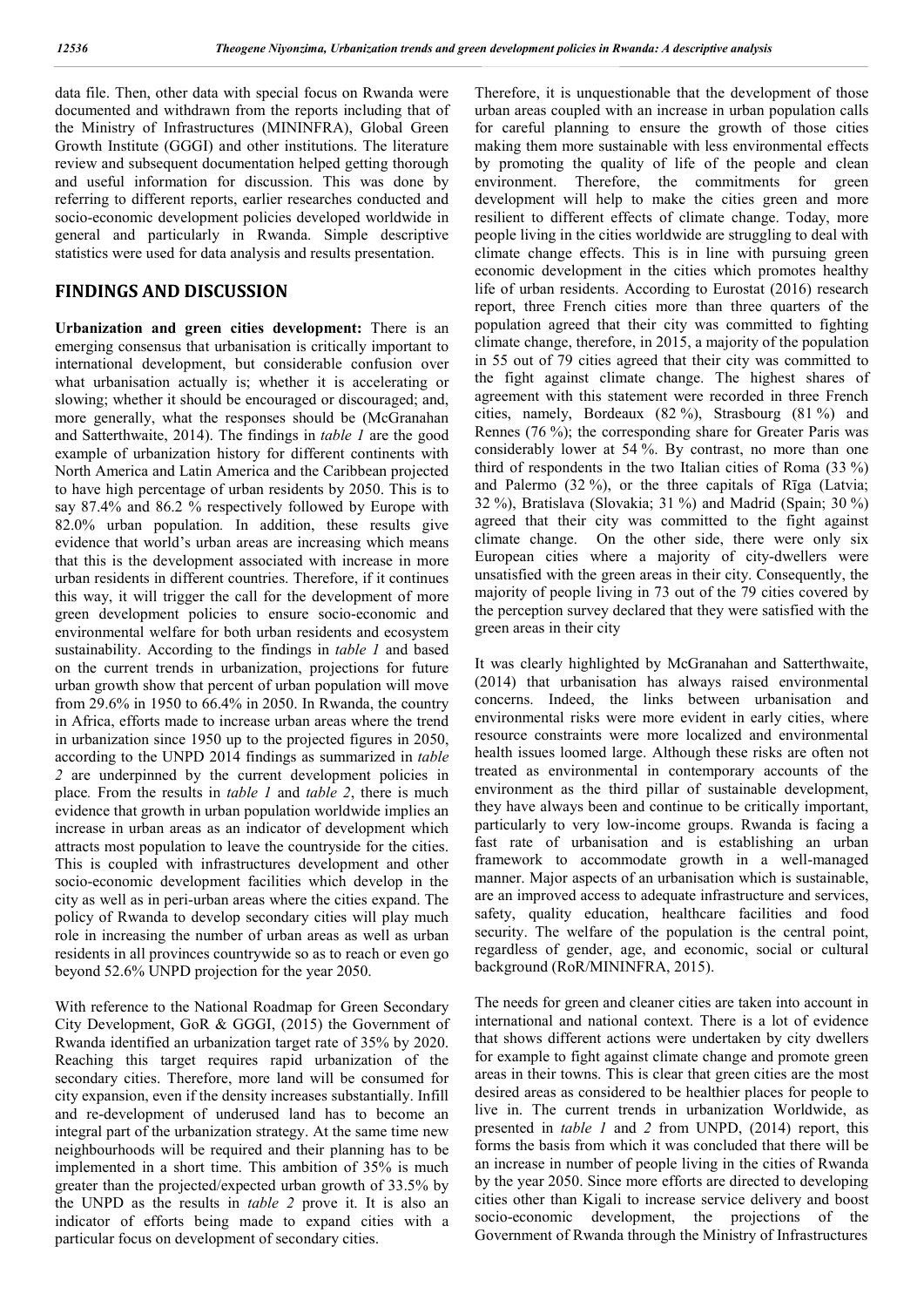| Geographical area               | 1950 | 960  | 1970 | 1980 | 1990 | 2000 | 2010 | 2020 | 2030 | 2040 | 2050 |
|---------------------------------|------|------|------|------|------|------|------|------|------|------|------|
| World                           | 29.6 | 33.7 | 36.6 | 39.3 | 42.9 | 46.6 | 51.6 | 56.2 | 60.0 | 63.2 | 66.4 |
| Africa                          | 14.0 | 18.6 | 22.6 | 26.7 | 31.3 | 34.5 | 38.3 | 42.6 | 47.1 | 51.5 | 55.9 |
| Asia                            | .7.5 | 21.1 | 23.7 | 27.1 | 32.3 | 37.5 | 44.8 | 51.2 | 56.3 | 60.3 | 64.2 |
| North America                   | 63.9 | 69.9 | 73.8 | 73.9 | 75.4 | 79.1 | 80.8 | 82.5 | 84.2 | 85.9 | 87.4 |
| Europe                          | 51.5 | 57.2 | 63.0 | 67.4 | 70.0 | 70.9 | 72.9 | 74.7 | 77.0 | 79.5 | 82.0 |
| Oceania                         | 62.4 | 67.1 | 71.3 | 71.3 | 70.7 | 70.5 | 70.7 | 70.9 | 71.3 | 72.2 | 73.5 |
| Latin America and the Caribbean | 41.3 | 49.3 | 57.1 | 64.3 | 70.5 | 75.3 | 78.4 | 81.0 | 83.0 | 84.7 | 86.2 |

**Table 1. Percentage of Population at Mid Mid-Year Residing in Urban Areas, 1950**

Source: UNPD: United Nations Population Division (2014)

with Global Green Growth Institute (GGGI), *table 3*, show an expected growth of population in secondary cities of Rwanda by 2020. This shows a quick win with regards to UNPD projections.

**Table 2. Percent urban population and projected development in Rwanda up to the year 2050**

| Years | Percent $(\%)$ of population |
|-------|------------------------------|
| 1950  | 2.1                          |
| 1960  | 2.6                          |
| 1970  | 3.2                          |
| 1980  | 4.7                          |
| 1990  | 5.3                          |
| 2000  | 14.9                         |
| 2010  | 24.0                         |
| 2020  | 33.5                         |
| 2030  | 41.5                         |
| 2040  | 47.2                         |
| 2050  | 52.6                         |



Source: UNPD: United Nations Population Division (2014)

**Figure 1. Projected percent urban population in 2020**

The Green Growth and Climate Resilience Strategy (RoR, 2011), highlights that with increasing numbers of people inhabiting urban areas of Rwanda, particularly Kigali, it is necessary to implement a long-term plan for sustainable urban development. Urban areas need to be efficient users of land through high density buildings, appropriate zoning and mass transit, such as bus rapid transit systems. Buildings should be designed to reduce the demand for energy and water and to support waste recycling. Urban areas should also be attractive to pedestrians and cyclists with trees, parks and public spaces, to promote low carbon transport, improve quality of life and reduce the risk of flooding. Rwanda is actively improving the reduce the risk of flooding. Rwanda is actively improving the investment in climate by improving start-up and operating conditions for business and industry, addressing water and energy requirements, and establishing a Special Economic Zone in Kigali (SEZ) and provincial industrial parks in urban areas to attract foreign investment. The greening of industry is supported by the Rwanda Resource Efficient and Cleaner Production Centre (RRECPC), a proposed Climate Innovation Centre (CIC) and the National Industrial Policy (RoR, 2011).

Considering the current size of some secondary cities and their anticipated growth enables strategic thinking for the way the cities and metropolitan areas should be structured for the next Considering the current size of some secondary cities and their anticipated growth enables strategic thinking for the way the cities and metropolitan areas should be structured for the next hundred years. For example, the city of Nyagatare is planned to be four times its current size by 2020, which implies that the urban structure will evolve 2020, which implies that the urban structure will evolve rapidly (GoR & GGGI, 2015). EDPRS 2 aspires to attain the better quality of lives for all Rwandans through a combination of rapid economic growth of 11.5% per annum and accelerated poverty reduction to a poverty level of below 30% by 2018. The ambitious targets associated with EDPRS 2 mean that the Government of Rwanda needs to apply new ways of thinking and innovation to drive the required step change in implementation for these targets to be achieved of rapid economic growth of 11.5% per annum and accelerated poverty reduction to a poverty level of below 30% by 2018. The ambitious targets associated with EDPRS 2 mean that the Government of Rwanda needs to apply new way seen that by 2020 different cities will have a projected growing seen that by 2020 different cities will have a projected growing<br>number of urban population with four cities namely Huye, Muhanga and Rusizi whose urban population will be increasing faster compared with the rest of secondary cities such as Rubavu, Nyagatare and Musanze. Nose urban population will be<br>I with the rest of secondary cities<br>and Musanze.<br>Second Economic<br>ty Reduction Strategy 2013/18 conversion to **Year 1950-2050**

Tashobya (2016) stated that the Second Economic Development and Poverty Reduction Strategy 2013/18 (EDPRS II), in the area of green urbanisation, the government aims to enhance the quality of life for Rwandans through sustained growth of 11.5 per cent, and to drive urban green growth and development in other Rwandan cities. Therefore, the Global Green Growth Institute (GGGI) is supporting the Government of Rwanda on the development of secondary cities as green cities which have economic opportunities in terms of job-creation, green infrastructure and investments, anchored on low carbon and climate resilient urban planning. In addition, it is evident (based on the projections in *table 3*) that there will be changes in urban population numbers. Some cities will attain an increasingly urban population number whereas others experience the small growth rate in urban population. (EDPRS II), in the area of green urbanisation, the governmen<br>aims to enhance the quality of life for Rwandans througl<br>sustained growth of 11.5 per cent, and to drive urban green<br>growth and development in other Rwandan citi will be changes in urban population numbers. Some<br>Il attain an increasingly urban population number<br>others experience the small growth rate in urban

The results show that with an increase in total number of population in the cities, compared with 2012 population, some cities will have exceeded the double of existing population as The results show that with an increase in total number of population in the cities, compared with 2012 population, some cities will have exceeded the double of existing population as of 2012 whereas the projected increase small to the extent that it can even be comparable with existing population as of 2012. But in both cases, compared with other cities, Rubavu, Musanze and Nyagatare cities will continue to be the dominant cities with higher number of urban population respectively. *Figure 1* depicts the projected urban population growth in 2020 following the development of those secondary cities. According to the UN-HABITAT (2012) report, it was highlighted that the current pattern of urbanization both in developed and developing countries converges on one and the same model: low density-based sub-urbanisation. Land same model: low density-based sub-urbanisation. Land speculation is associated with indiscriminate conversion of rural land to urban uses in the peripheries; this phenomenon combines with a growing reliance on individual motor vehicles to the extent that it can even be comparable with existing<br>ation as of 2012. But in both cases, compared with other<br>Rubavu, Musanze and Nyagatare cities will continue to<br>dominant cities with higher number of urban populati between the development of those secondary<br>to the UN-HABITAT (2012) report, it was<br>the current pattern of urbanization both in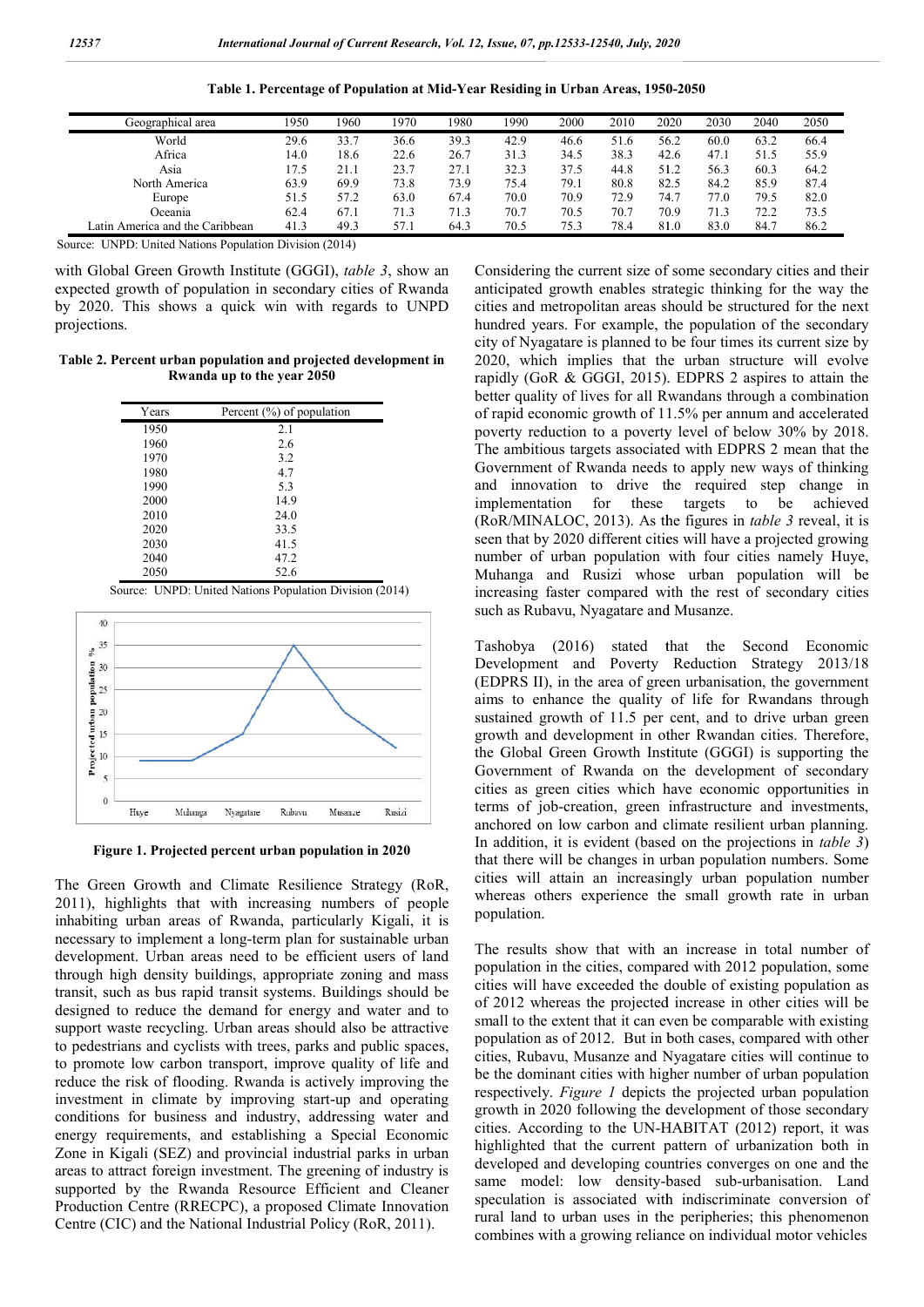| Table 3. Urbanisation rate (population, households) projection in the secondary cities of Rwanda |  |  |  |  |  |  |  |
|--------------------------------------------------------------------------------------------------|--|--|--|--|--|--|--|
|--------------------------------------------------------------------------------------------------|--|--|--|--|--|--|--|

|                                    | Huve    | Muhanga | Nvagatare | Rubavu  | Musanze | Rusizi  |
|------------------------------------|---------|---------|-----------|---------|---------|---------|
| Urban population $(2012)$          | 52,768  | 50,608  | 47,480    | 149.209 | 102,082 | 63.258  |
| Urban Population (projection 2020) | 103.654 | 11.901  | 181.600   | 421.124 | 236.638 | 137.315 |
| Projected increased population     | 50,886  | 61.293  | 134.120   | 271.915 | 134.556 | 74,057  |
| Expected growth (households)       | 3.048   | 14.950  | 34,390    | 63.236  | 30.581  | 16.099  |

Source: Government of Rwanda/Ministry of Infrastructures and GGGI (2015).

and new-fangled middle-class lifestyles to expand urban areas way beyond formal city boundaries.

**Table 4: Projected increase in urban households**

| Cities    | Percent (%) projected increase in urban households, 2020 |
|-----------|----------------------------------------------------------|
| Huye      | 7.6                                                      |
| Muhanga   | 8.7                                                      |
| Nyagatare | 20                                                       |
| Rubavu    | 36.7                                                     |
| Musanze   | 17.7                                                     |
| Rusizi    | 9.3                                                      |

Source: Author (2019)



**Figure 2. Urban population and households projected trends in 2020**

**Green building (sustainable construction) in Rwanda:**  According to the results in *table 4*, an increase in number of population is coupled with an increase in number of households in the cities. The comparison in *figure 2* was withdrawn from both 2020 projections of urban population and urban households increase. The results show that in all cases, the more the population in the city, the more household numbers will increase. This is the case of Rubavu (36.7%); Nyagatare (20%) and Musanze (17.7%) cities' projected urban households. The increase in households in Nyagatare is in relation to the projected rapid increase of its population. Rubavu city is projected to be the first in secondary cities and the second after Kigali city which is hosting a large number of households. The increase in households in Nyagatare is in relation to the projected rapid increase of its population.<br>Rubavu city is projected to be the first in secondary cities and the second after Kigali city which is h National Urbanization highlighted that urban households account for about 15% of the total number of households in the country, with the majority living in Kigali City.

This growth is in fact associated with different amenities and socio-economic development facilities together with other environmental conditions which attract mass population to these cities. As stated by the MININFRA (2015) report, the indicators in urban areas generally show a higher level of wellbeing than in rural areas, driven particularly by the much higher living standards of the urban non-poor. So far, as emphasized by UN-HABITAT (2012) report, cities have been perceived as the 'engines' of national economies and there is no reason to depart from that view. Indeed, urban a find themselves, at least notionally, in a position to boost c development facilities together with other<br>conditions which attract mass population to<br>s stated by the MININFRA (2015) report, the<br>urban areas generally show a higher level of<br>in rural areas, driven particularly by the m HABITAT (2012) report, cities have been<br>ngines' of national economies and there is<br>from that view. Indeed, urban authorities production in the real sector of the economy at local level, with attendant employment and income generation. If urban responses to economic crises are to be effective on a loc scale with positive regional or national repercussions scale with positive regional or national repercussions ('multiplier effects'), then efficient, multi-way institutional, policy and budget linkages are required between all relevant tiers of government. Stone (1988) in his study highlighted that the human population and its activities are generally in a state of change. As the result, their environment is subject to growth, decline and adaptation. He further added that a central issue is the spread of settlements, with options relating to urban concentration, size of settlements and their geographical location, giving rise to policies on density, Green Belts, congestion, urban growth and decline, and regional location. the real sector of the economy at local level, with<br>ployment and income generation. If urban<br>economic crises are to be effective on a local policy and budget linkages are required between all relevant<br>tiers of government. Stone (1988) in his study highlighted that<br>the human population and its activities are generally in a state<br>of change. As the result, their

Wasteful expansion of cities in endless peripheries is a major factor behind climate change. Beyond the physical threats from climate change, some cities stand to face an array of additional risks related to the provision of basic services and public goods (water supply, physical infrastructure, transport, energy, etc.), affecting production, local economies, assets and livelihoods (UN-HABITAT, 2012). As the growth of cities and the rising pressure of its inhabitants on resources are to be controlled so as to reduce the effects of unplanned urban sprawl. Rwanda, as the developing country, has set policies for urbanization and green development leading to rational and sustainable resources use. The development and adoption of the National Urban Housing Policy aims at guiding Government objectives and priorities in line with the objectives as laid down particularly in the Vision 2020, the EDPRS and the National Investment Strategy. According to the aims of Vision 2020, about 30% of the population will live in planned cities with access to basic infrastructure necessary to ensure sustainable development (RoR/MININFRA, 2008). eful expansion of cities in endless peripheries is a major<br>r behind climate change. Beyond the physical threats from<br>te change, some cities stand to face an array of additional<br>related to the provision of basic services an particularly in the Vision 2020, the EDPRS and the National Investment Strategy. According to the aims of Vision 2020, about 30% of the population will live in planned cities with access to basic infrastructure necessary t

The existing literature reveals that Rwanda has formulated a number of policies enhancing resources use for efficient production and protection of environmental integrity. One of the most important strategies developed for green building highlighted the needs of the buildings to fulfil the environmental friendly features. Therefore, according to RoR/MININFRA (2008) report, the National Urban Housing Policy includes all public interventions within the framework of the urbanisation process of Rwanda in order to constitute the urban structures at national and provincial level, to improve urban management, control development, and the spatial expansion of cities, particularly urban centres using effective planning tools. It was stated in RoR/MININFRA (2012) report, that building design principles should decrease the need for energy and treated water. To achieve low carbon emission and climate resilience, Rwanda will adopt energy and water efficiency standards into building codes, establish an integrated multi-mode urban transport system, and utilise waste as a highvalue resource. Therefore, to put an emphasis on building design features, Hema (2012) in his research conducted about green techniques in building construction stated that green building standards focus on making residential and commercial environmental friendly features. Therefore, according to RoR/MININFRA (2008) report, the National Urban Housing Policy includes all public interventions within the framework of the urbanisation process of Rwanda in order t resource. Therefore, to put an emphasis on building features, Hema (2012) in his research conducted about techniques in building construction stated that green in the secondary cities of Rwanda<br>
respectively. Musanze<br>
Rubayn Musanze<br>
19920 01228 63.258<br>
1912113 121.13<br>
191216 121.18<br>
191315 11.24<br>
191315 11.4356 11.87.618<br>
191415 11.4356 11.87.618<br>
in the real sector of the econo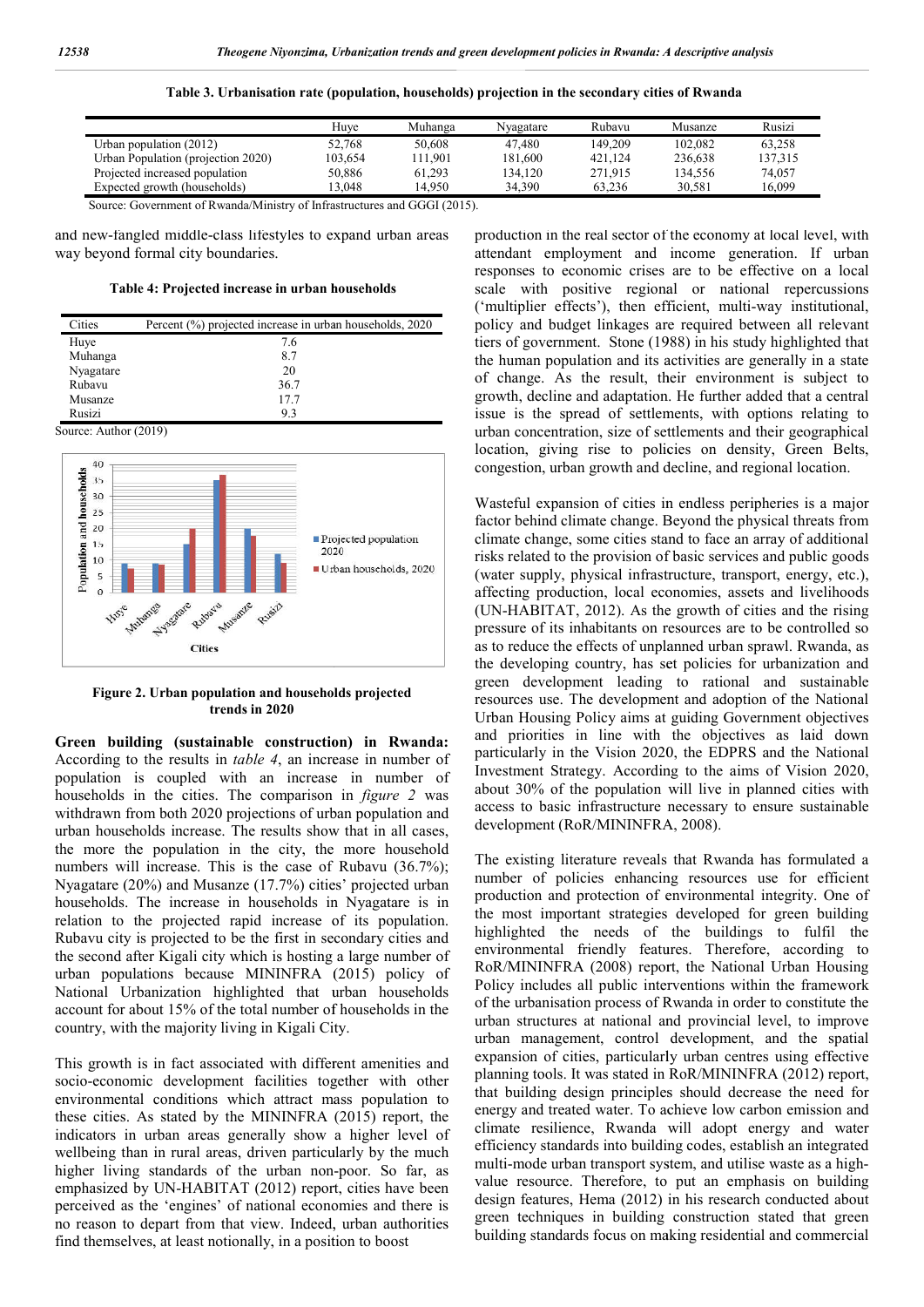buildings more environmentally friendly, sustainable and healthier for their occupants. Many builders and designers are implementing green building standards into their designs to create buildings that use environmentally friendly materials where are highly energy efficient and have excellent air quality. With reference to this statement, it is now clear that the policy developed in Rwanda encourages the reduction of environmental unfriendly techniques while designing the buildings. This contributed to resources management and wastes minimization at the same time promoting the wellbeing of the communities living in those buildings. Satterfield (2009) added that a green building may cost more up front but, in the long run, will save money through lower operating costs over the life of the building. The green building approach applies a project lifecycle cost analysis to determining the appropriate up-front expenditure. This analytical method calculates costs over the useful life of the asset. Kigali's new Green Special Economic Zone will investigate financial and fiscal incentives to companies to comply with voluntary energy efficiency and building standards; and in the long-term a green investment index will be established in RDB to attract climate-friendly foreign direct investment by ranking Rwandan companies' environmental and financial performance Green buildings (RoR, 2011).

#### **Conclusion**

Sustainable cities, green building or sustainable construction as well as green economy are all embraced by sustainable development principles as the drivers of human welfare which support the theory of sustainable utilization of environmental resources. This led to national and international debates which ended up by taking green growth as the key driver of economic transformation and building sustainable urban environment. Urbanization is taking place on alarming rate worldwide with an increase in more urban residents in different countries because the United Nations' projections show that percent of urban moved from 29.6% in 1950 to reach 66.4% in the year 2050. The same trend in urban residents was remarked in Rwanda over this period from 2.1% to 52.6% respectively. Kigali city is hosting the majority of urban population followed by secondary cities under development. The projections show that with the current ongoing development, Rubavu, Nyagatare and Musanze cities will have more increased urban population. Therefore, urban households are expected to increase by 36.7% in Rubavu; 20% in Nyagatare and 17.7% in Musanze in 2020 because population and households' growth go hand in hand. In this process of pursuing sustainable development, Rwanda has set different policies with respect to different economic development sectors to help in managing the use of resources and improve people's wellbeing at the same time sustaining the environment in both urban and rural areas. For this reason, the Green Growth and Climate Resilience "*National Strategy for Climate Change and Low Carbon Development*" strategy 2011; *National Roadmap for Green Secondary City Development, 2015*, etc. were developed to serve as a roadmap to sustain economy, environment and social welfare. Innovations in building in Rwanda were made where all property developers and the whole construction sector are urged to use locally produced building materials, which are affordable, use low energy and emit less or no greenhouse gases. As the need to encourage the development of green cities and green construction in Rwanda has been a key objective for green growth and climate resilient strategy.

Green building permit, green building certification and guidelines, etc. will be among other basic conditions for those who wish to build private homes or properties for sale or rent, as a way of encouraging green and sustainable building in the country. Made in Rwanda policy came in to sustain those existing initiatives. To cut the long story short, the country is promoting green growth in order to foster green economy, infrastructures and climate resilient country with the main objectives of reducing environmental problems which may result from unsustainable use of nature and natural resources. Supplemented by Rwanda Building Code and National Housing Policy as well as being a member country of Global Green Growth Institute (GGGI), Rwanda Green Building Organisation (RWAGBO) as an organization member of the World Green Building Council, will lead this green transformation to achieve green growth as the objectives to be achieved by the government in its development agenda during the next coming years since there is full government support regarding green urbanisation. The Rwanda Green Building Minimum Compliance System was developed and approved as an annex to the Ministerial Order determining Urban Planning and Building regulations which was officially gazetted in 2019.

### **Objectives of green development will be sustained by**

- Making continuous follow up so as to make sure the building code is respected for property developers.
- Close monitoring during construction works to ensure the compliance with the requirements for different engineering construction companies.
- More efforts on controlling artificial materials introduced in the country to be used in the houses and other daily activities.
- Developing more sustainable methods for urban wastes treatment and management.
- Encouraging clean technology in production and consumption activities/businesses to reduce vulnerability to climate change effects.
- Strengthening the role of policy in urban housing with sound penalties as an incentive to support policy enforcement.

## **REFERENCES**

- ADB: Asian Development Bank, 2015. Green city development tool kit, ISBN 978-92-9257-012-5 (Print), 978-92-9257-013-2 (e-ISBN)
- ADB: Asian Development Bank, 2012. Urban Development Series: Green Cities. Asian Development Bank. ISBN 978- 92-9092-896-6 (Print), 978-92-9092-897-3(PDF). Publication Stock No. BKK125129. Printed in the **Philippines**
- Bauer, M., Mösle, P., and Schwarz, M., 2010. Green Building– Guidebook for Sustainable Architecture. ISBN 978-3-642- 00634-0 e-ISBN 978-3-642-00635-7 DOI 10.1007/978-3- 642-00635-7, Springer-Verlag Berlin Heidelberg
- Chapple, K., 2008. Defining the Green Economy: A Primer on Green Economic Development. University of California Center for Community Innovation
- Clark A. L., 2009. Environmental Challenges to Urban Planning: Fringe areas, Ecological Footprints and Climate Change.